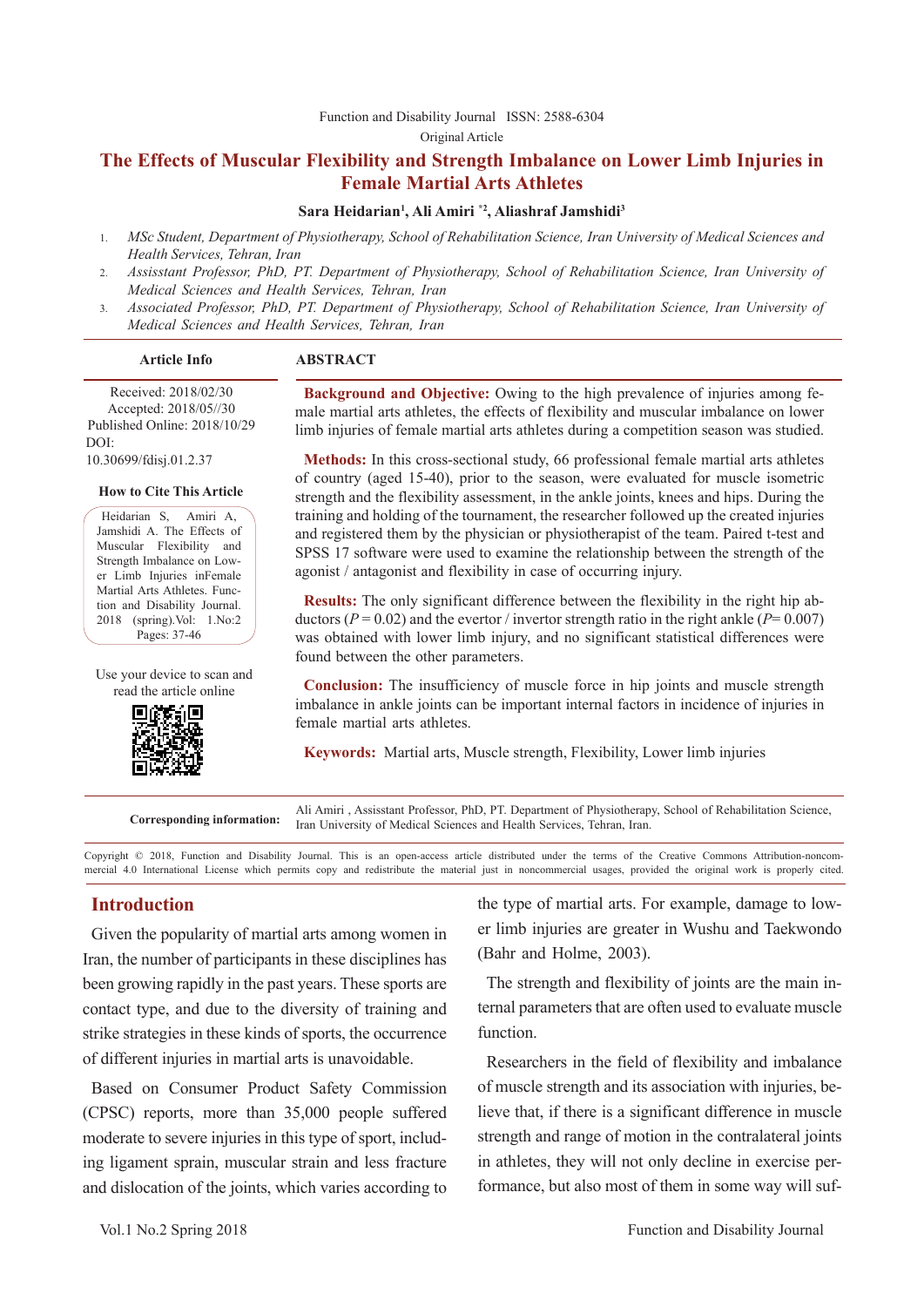#### Ali Amiri et al .38

fer from physical damage, especially musculoskeletal disorders (Tyler et al., 2001; Gilchrist et al., 2000).

Most studies on the relationship between the lower limb predisposing factors and the injury in martial arts athletes are retrospective based on their previous damage, and there is little follow-up and prospective research in a particular period of time in these fields. Considering, therefore, that research on the role of flexibility and muscle strength imbalance in lower limbs of female martial arts athletes were not found, the research seems to be aimed at assessing these two factors as prospective follow-up is necessary.

# **Materials and Methods**

In this cross-sectional study, the data were collected through objective measurement of isometric muscle strength and flexibility, as well as the diagnosis of a physician or physiotherapist of the team in the event of injury. Also, due to the fact that the researcher accompanies the subjects during the whole season and collects data at the same time, this research is prospective. At first, all 78 professional female martial arts athletes of country (mean aged 18.8), in four disciplines of Judeo, Karate, Wushu and Taekwondo participated. 12 of them were excluded, so 66 athletes were selected to study and evaluated in muscle strength and flexibility parameters before the start of the tournament, and their damage was pursued. The athletes who suffered injuries before the training began (for getting ready to take part in competition) or less than 2 months of their previous injury, were excluded from the population.

Data is collected in 2017, during a period of 12 weeks of competition sessions. Before the assessment, subjects did regular warm-up. To measure the Maximum Voluntary Isometric Contraction (MVIC) of all muscles, the Emada model manual dynamometer made in the United States, with a capacity of 500 N, (accuracy of one out of tenth of Newton) was used. (MVIC) was kept for 5-3 seconds, and was repeated three times, and the average of these values was calculated and recorded on Newton's basis.



*Fig 1. Emada dynamometer*

This was conducted for both lower limbs. To avoid fatigue, 30 seconds were restored every time, and there were 3 minutes of rest between the force measurements of each muscle group.

Also, for measuring muscle flexibility, goniometer was used. In both lower extremities, the muscles flexibility of the joints were measured in degrees on three occasions and SPSS 17 software and paired t-test were used to analyze data.

The results of this study are apt for physiotherapists, team physicians and sports societies.

# **Methods to Measure Muscle Strength**

#### **The Evertor Muscles**

The subject was in supine position, the pelvis, the thighs and legs were firmly placed to prevent additional movements. Ankle was put in a 10-degree planar flexion condition. Then the manual dynamometer on the outside of the leg was placed exactly on the fifth metatarsus and the maximum resistance was applied, and we asked the subject to evert the ankle with maximum force.



*Fig 2. Evertor muscle strength measurement*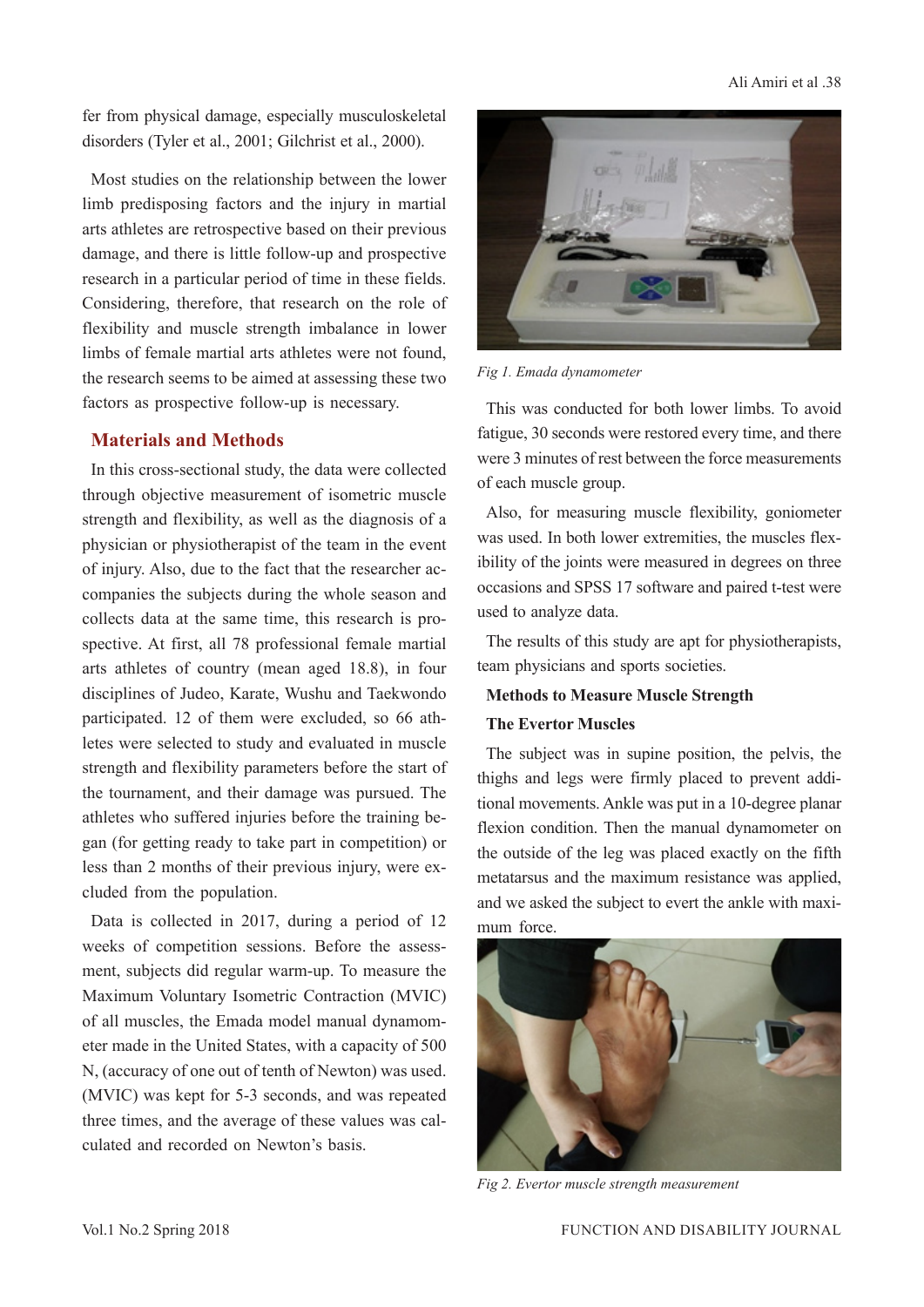#### **The Invertor Muscles**

The position is similar to the above measurement. Then the manual dynamometer was placed on the front of the foot exactly on the first metatarsal and the maximum resistance was applied and the subject was asked to invert the ankle with maximum force (Alfuth and Hahm, 2016).

### **The Dorsiflexor Muscles**

The subject was lying supine, the pelvis, knees and ankles were set to zero. The ankles were immobilized by the examiner. Manual dynamometer, exactly above the metatarsus phalanges joints, was placed on the back of the forefoot and maximum resistance was applied. We asked the subject to dorsiflex the ankle with maximum force.



*Fig 3. Dorsiflexor muscle strength measurement*

#### **The Plantar Flexor Muscles**

The position is similar to the above measurement. The manual dynamometer, exactly above the metatarsus phalanges joints, was positioned at the sole of foot and maximum resistance was applied. We asked the subject to plantar flex the ankle with maximum force (Bohannon, 1986).

#### **The Extensor Muscles**

The subject sat, the thighs and knees were bent up to 90 ° and the subject kept the two sides of the chair with her hands. Manual dynamometer was placed in front of the leg precisely above the ankle joint and the maximum resistance was applied. The subject was asked to extend the knee with maximum force.



*Fig 4. Knee extensor muscle strength measurement*

#### **The Flexor Muscles:**

The position is similar to the above measurement. A manual dynamometer was placed at the back of the leg precisely above the ankle joint and the maximum resistance was applied. The subject was asked to bend the knee with the maximum force(Florence et al., 2013).

# **The Abductor Muscles**

The subject was lying on the side and the lower extremity of the test side was posited upward. The pelvis was immobilized by the examiner. A manual dynamometer was placed on the lateral epicondyle of the thigh and the maximum resistance was applied. The subject was asked to abduct her adducted thigh with a maximum force.



*Fig 5. Abductor muscle strength measurement*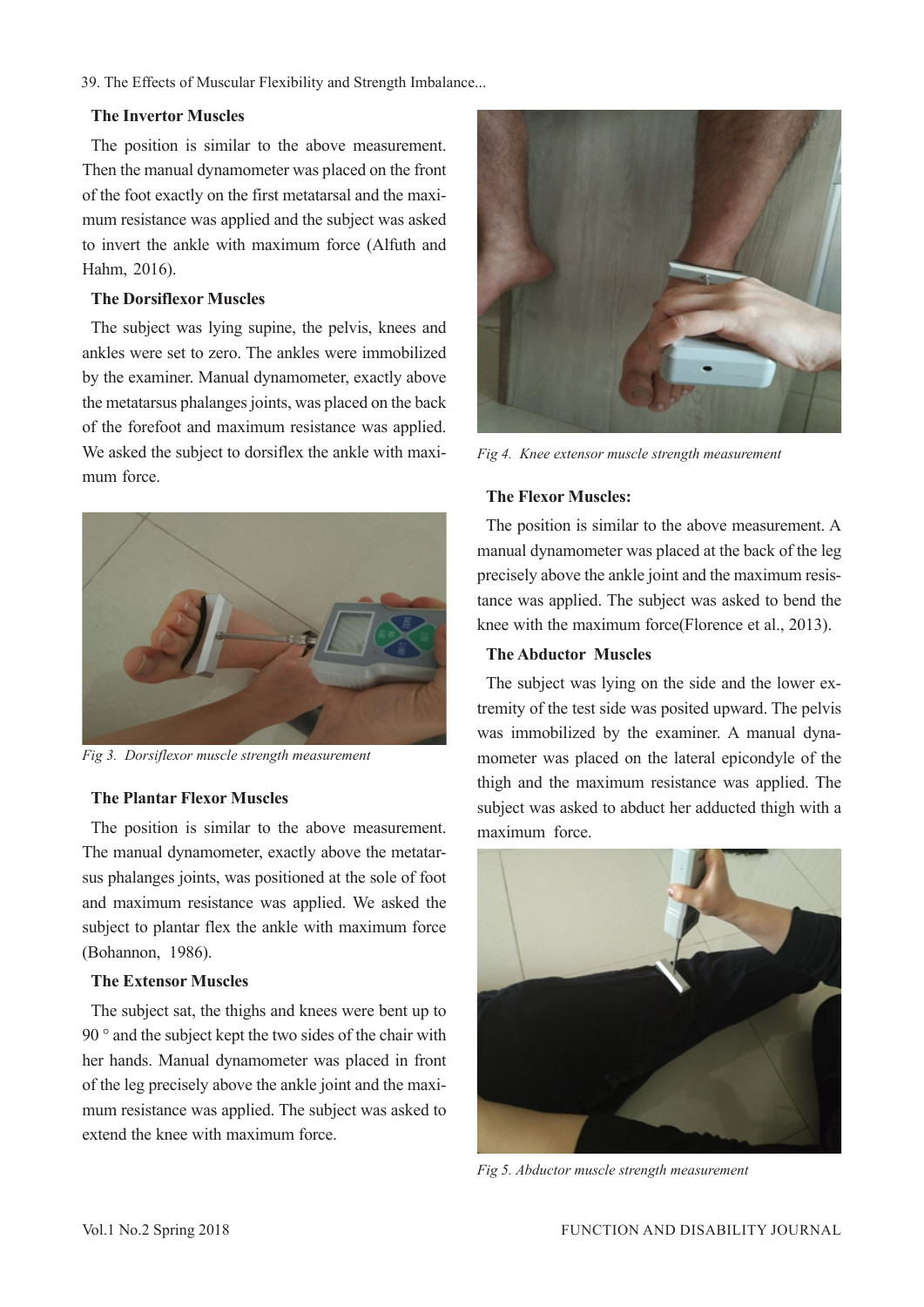#### **The Adductor Muscles:**

The position is similar to the above measurement. A manual dynamometer was placed on the medial epicondyle of the thigh, while the end surface of dynamometer was fixed to the lower limb. Then the maximum resistance was applied. The subject was asked to adduct her thigh from the abduction with maximum force(Thorborg et al., 2010).

#### **Methods for Measuring Flexibility**

#### **Hip Adductors**

The subject was lying supine on the mattress, so that her lower limbs were side by side and in complete adduction (for the spine to be correctly placed on the mattress, a linear measure was used in the middle of the mattress). Two markers were placed on the highest point of the anterior-superior-iliac spine. Another marker was placed on the right patella bone. At the beginning of the movement, to measure the flexibility of right adductor muscles, the end of the fixed arm of the glass goniometer was posited on the lower left marker and the goniometer axis was posited on the right lower limb marker, and the movable arm was placed along the right lower limb patella bone marker. The subject performed a maximum abduction and its angle was recorded. This action was repeated for the left thighs(Nicol, 1989).



*Fig 6. Hip adductors flexibility measurement*

#### **Hip Abductors**

The subject was lying prone on the mattress, and two markers were placed on the posterior-superior-iliacspine and a marker on the middle of the back of the thigh bone. The pelvis was fixed, the knee flexed 90 ° and the hip was completely abducted with the other hand. To measure the flexibility of right abductor muscle, the end of the fixed arm of the glass goniometer was putted on the left posterior-superior-iliac-spine and the goniometer axis was on the right posterior-superior-iliac-spine and the movable arm was along the midline of the right thigh. The subject was asked to do maximum adduction while maintaining the knee condition. The difference between the two numbers was calculated, and the angle was recorded and repeated for the other limb.

#### **Knee Flexor**

The subject was lying supine on the mattress that was not soft, the lower limbs extended, so the lumbar and sacrum were straight on the ground. If the lumbar area was not on the floor due to shortening of femoral flexor muscles, a pillow or towel was placed under the knees. Then the subject forced one of the thighs downward to prevent the anterior pelvic tilt. Markers were put on the greater trochanter, lateral epicondyle of thigh and lateral malleolus. The fixed arm of the goniometer was on the greater trochanter, the goniometer axis was on the lateral epicondyle of thigh, and the goniometer's moving arm was placed along the lateral malleolus. The hip was flexed 90 degrees and the subject was asked to lift the desired limb with knee extension while the ankle was free, until a slight limitation or feelings of discomfort was felt. The angle was recorded. Measurements were repeated for other limb as well

#### **Knee Extensors**

The subject was lying prone on mattress, and the examiner was placed in the test side. Markers were put on the greater trochanter, lateral epicondyle of thigh and lateral malleolus. The fixed arm of the goniometer was placed on the greater trochanter, the goniometer axis was on the lateral epicondyle and moving arm of goniometer was along the lateral malleolus. The examiner held the pelvis constantly and the subject was asked to flex the desired knee until the pelvis in side of the test was raised from the mattress or the person felt pain. This was repeated for the other limb.

#### **Ankle Plantar Flexors**

The person sat on the chair and kept the two sides of the chair with her hands. The three markers were mounted on the lower limb. The first marker was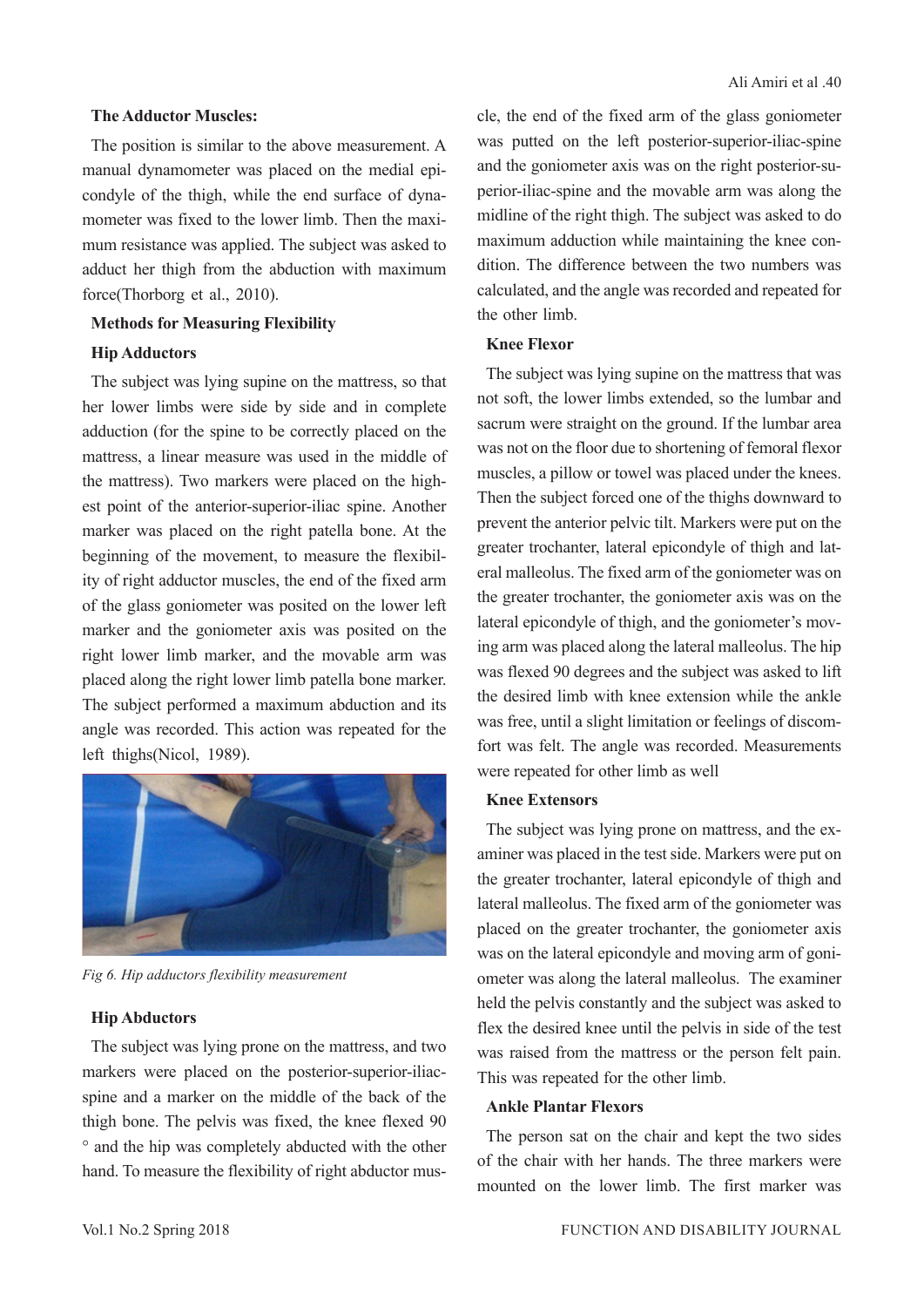placed on the proximal end of the fibula, the second marker, on the lateral malleolus and the third marker, along the lateral fifth metatarsal bone. The fixed arm of goniometer was placed on the end of proximal fibula, the goniometer axis on the lateral malleolus and moving arm along the fifth metatarsal bone. The examiner was asked to maximum ankle dorsiflexion, once with extended knee and once with flexed knee. The angle was measured by the goniometer, and the resulting number of differences was recorded and repeated for the other limb.

# **Ankle Dorsiflexors**

The individual sat on the mattress. A pillow was placed in the proximal part of the thigh so the knee bent from 20 to 30 degrees and the heels were placed upper from the mattress. Three markers were mounted on lower limb. The first marker was placed on the head of the fibula, the second marker, on lateral malleolus and the third one, along the lateral side of fifth metatarsal bone. The fixed arm of goniometer was put on the proximal end of the fibula; the goniometer axis was on lateral malleolus and moving arm along the fifth metatarsal bone. The examiner was asked to maximum ankle plantar flexion. The angle was measured by the goniometer, and the resulting number of differences was recorded and repeated for the other limb.

#### **Subtalar Invertors**

The person sat on the chair, so the lower limb was not placed on the ground. The moving arm of goniometer was placed on the forefoot plantar side and on the head of the metatarsal. The goniometer axis was placed on forefoot medial side and the fixed arm perpendicular to the moving arm. In this case, the starting position was zero. The subject was asked to evert completely and repeat for the other limb.

#### **Subtalar Evertors**

The position is similar to the above measurement. The goniometer axis was placed on forefoot lateral side and the fixed arm perpendicular to the movable arm. In this case, the starting position was zero. The subject was asked to invert completely and repeat for the other limb (Luis, 2001).

#### **Data Collection**

All subjects were monitored during the training period and all injuries were recorded by the physician or team physiotherapist in the injury sheet. To test the research hypotheses and determine their meaningful relationship, inferential statistics with meaningfulness (*P*<0.05) was used. All statistical calculations were then performed using SPSS17 software and paired ttest was used.

## **Results**

Based on demographic results, the mean age of subjects was 18.8 years, mean weight was 54.9 kg and average height was 164.8 cm.

Table (1) shows that out of 40 injured subjects, 42.4% were grade I, 16.7% of grade II and only 1.5% of grade III injuries were reported and all data had normal distributions.

Table 1. Frequency and Percentage of Subjects Suffering Injuries

According to the findings of table (2), all injuries in hip joints were muscular and in ankle joints were ligamentous.

|                      | <b>Total (Subjects)</b> | Percentage (%) |
|----------------------|-------------------------|----------------|
| <b>GRADE I</b>       | 28                      | 42.4           |
| <b>GRADE II</b>      | 11                      | 16.7           |
| <b>GRADE III</b>     |                         | 1.5            |
| Subjects not Injured | 26                      | 39.4           |
| Total                | 66                      | 100.0          |

*Table 1. Frequency and Percentage of Subjects Suffering Injuries*

#### Vol.1 No.2 Spring 2018 **FUNCTION AND DISABILITY JOURNAL**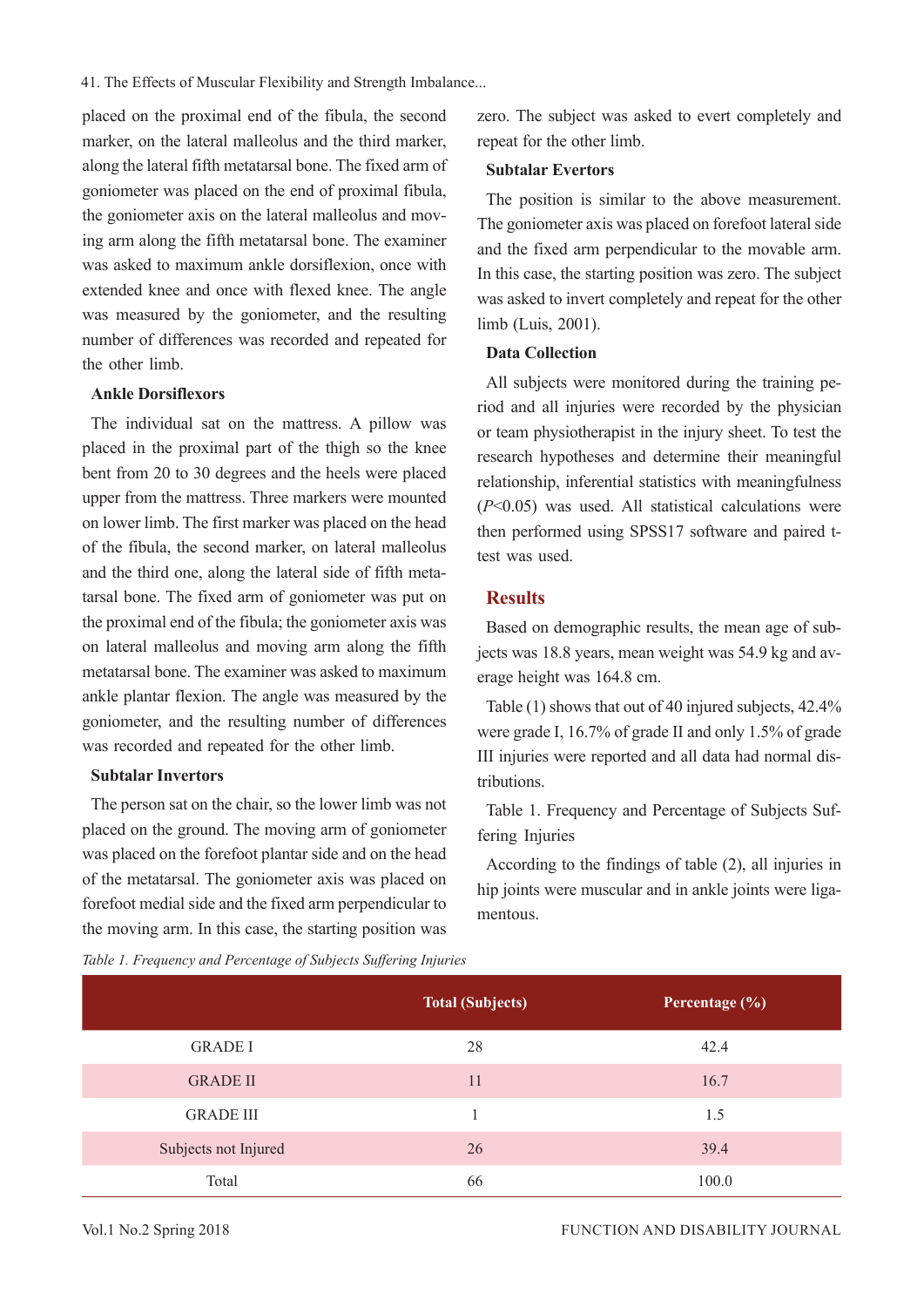|       |                                   | <b>Right</b> | Left | Percent | Total |
|-------|-----------------------------------|--------------|------|---------|-------|
| Hip   | <b>Active Components Injuries</b> | 6            | 4    | $100\%$ | 10    |
|       | Passive Components Injuries       |              |      |         |       |
| Knee  | <b>Active Components Injuries</b> | ς            | 4    | 42.85%  | 21    |
|       | Passive Components Injuries       | 5            |      | 57.14%  |       |
| Ankle | Active Components Injuries        |              |      |         | 12    |
|       | Passive Components Injuries       | $\mathbf{r}$ | 5    | $100\%$ |       |

## *Table 2. Frequency and Percentage of Kind of Joint Injuries*

The findings of Table 3 show that there is only a significant difference  $(= 0.02)$  in relation to the flexibility of the abductor muscles of right hip and the occurrence of injury and the findings of table 4, show that among the injured and healthy people, in terms of muscle strength of the right lower extremity (agonist

/ antagonist), the only significant difference is in the ratio of evertor / invertor strength, with the level of significance  $(P = 0.007)$ .

And there is no significant difference between healthy and injured subjects in terms of flexibility and muscle strength ratio in left lower limb muscles.

| <b>Variables</b> |                    |       | <b>Mean of two Groups</b> | <b>Difference between</b><br><b>Means</b> | Degree of<br>Freedom | P Value |
|------------------|--------------------|-------|---------------------------|-------------------------------------------|----------------------|---------|
|                  | <b>Not Injured</b> |       | <b>Injured</b>            |                                           |                      |         |
|                  | Dorsiflexor        | 21.08 | 21.28                     | $-0.2$                                    | 64                   | 0.944   |
| Ankle            | Plantar Flexor     | 10.41 | 10.33                     | 0.08                                      | 64                   | 0.955   |
|                  | Evertor            | 29.94 | 31.55                     | $-1.61$                                   | 64                   | 0.642   |
|                  | Invertor           | 18.8  | 19.78                     | $-0.98$                                   | 64                   | 0.675   |
| Knee             | Flexor             | 90.03 | 91.08                     | $-1.05$                                   | 64                   | 0.821   |
|                  | Extensor           | 57.48 | 57.71                     | $-0.23$                                   | 64                   | 0.951   |
| Hip              | Abductor           | 30.21 | 37.8                      | $-7.59$                                   | 64                   | 0.023   |
|                  | Adductor           | 53.9  | 54.3                      | $-0.4$                                    | 64                   | 0.697   |

*Table 4. Proportion Comparison of Muscle Strength in Right Lower Extremity in both Healthy and Injured Groups*

|       | <b>Variables</b><br><b>NonInjured</b> | <b>Mean of two Groups</b><br><b>Injured</b> |      | Difference between<br><b>Means</b> | Degree of<br>Freedom | <b>P</b> Value |
|-------|---------------------------------------|---------------------------------------------|------|------------------------------------|----------------------|----------------|
| Ankle | Plantar Flexor/Dorsiflexor            | 1.13                                        | 1.22 | $-0.09$                            | 64                   | 0.566          |
|       | Evertor/Invertor                      | 1.08                                        | 0.9  | 0.18                               | 64                   | 0.007          |
| Knee  | Flexor/Extensor                       | 0.93                                        | 1.03 | 1.03                               | 64                   | 0.48           |
| Hip   | Adductor / Abductor                   | 1.17                                        | 0.95 | 0.22                               | 64                   | 0.076          |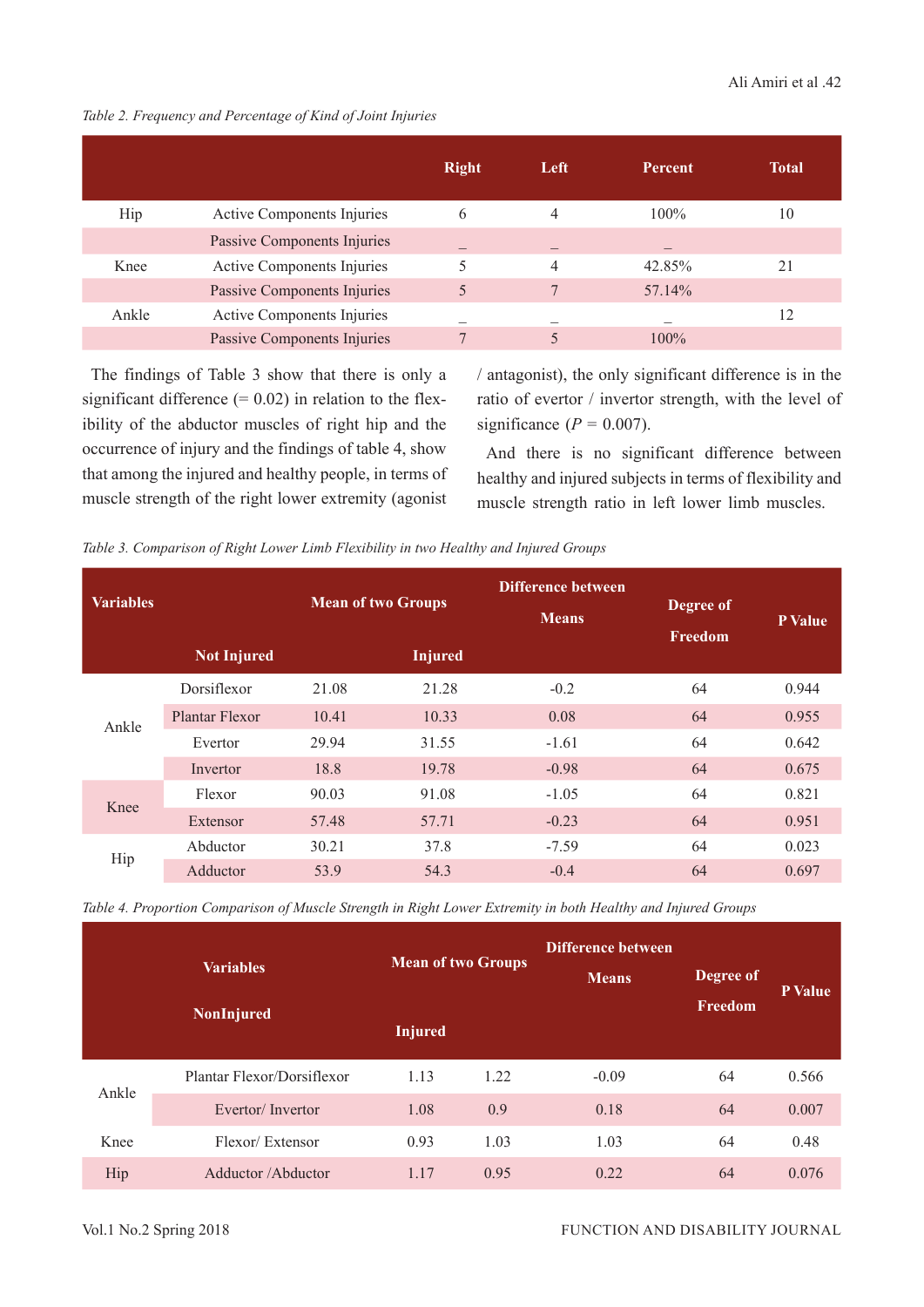#### **Discussion**

The results of this study showed that there is only a significant difference between the flexibility of the right hip abductors and the right eversion/inversion muscle strength imbalance in the lower limb of the female martial arts athletes with incidence of injuries. In this study, two parameters of muscle strength and flexibility have been investigated as internal factors of injuries.

Flexibility is the main element in the normal biomechanical performance in sports. By changing the force during ROM, in the form of increasing the speed, frequency and time of stress on the joint, the muscle strength are involved to maintain the status in the elastic region. By reaching the range of motion to the boundary limit, these muscles act as anticipation to create a joint stability(Phillips et al., 2007).

In this study, there is a significant difference between increased flexibility of right hip abductors and muscle strain  $(P = 0.02)$ , and all injuries were muscular in hip joints (adductor strain).

Dvorak and Ekstrand have shown, for adductor strain, one of identified risk factors was adductor inflexibility (Ekstrand and Gillquist, 198; Dvorak et al., 2000).

The primary function of this muscle group (adductors), is adduction of thigh in open chain and stabilization of lower extremities and pelvis in close chain, when abductors try to decelerate adducting leg by using an eccentric contraction(Tyler et al., 2010).

The cause of this result, may relate to two approaches:

Firstly, as martial arts are multidirectional activities and due to enhancement in adductor range of motion, athletics require a strong concentric contraction of adductors or eccentric contraction of abductors to beer the transmission of large force through ROM. The lack of this mechanism may make it more prone to strain.

And secondly, according to Fricken et al, it is also possible that repetitive movements and excessive use can result in micro trauma and lead to structural changes in the joint. In this case, it seems that body increases flexibility in that joint for compensation(Fricker, Taunton, and Ammann, 1991).

Another aspect of internal factors investigated in this study is muscle strength ratio.

Regarding the muscle strength imbalance in the occurrence of sports injuries, it can be said that in order to maintain joint stability during movement in a certain ROM, it is necessary that the muscles have sufficient strength to return the elements to the elastic range of motion. Given that for normal movement, coactivation of muscles (agonists and antagonists) is necessary. The balance between their strength is necessary to maintain joint neutral zone stability. So that reducing the correct contraction pattern between these two groups leads to an increased chance of ligament injury(Baratta et al., 1988).

According to this, Thorborg and Tyler (Kristian Thorborg et al., 2011), found that, muscle imbalance strength in pre-match period, had significant role in injury.

Wilkerson et al., (Wilkerson, Pinerola, and Caturano , 1997), in a research on causes of ankle sprain found that there was a significant difference between the ratio of evertor/ invertor muscle strength and ankle sprain, which was also found in this study  $(P = 0.007)$ . Therefore, it can be said that in incidence of ankle sprain, the lack of control of the forces involved on the joint, plays a role. Furthermore, it is possible to say, changing ROM of hips may be the cause of injuries in ankles. According to Mackinnon et al., there was association between decreased hip abduction and stability and ankle injury (MacKinnon and Winter, 1993).

Considering that the injuries (of the ankle sprain and adductor muscle strain) in the right leg, is in the frontal plane, it seems that, the compensation of the forces involved in the joint is low and in case of repetition of movement, there is also a possibility of fatigue and as in martial arts, athletes continuously replace the legs in standing and knocking, the opinions of Dr. Salavati and colleagues can be cited. They stated that in frontal plane, the lower limb controls the effect of standing on one leg and frontal plane muscle tiredness decreases the postural stability in the same plane(Salavati et al., 2007).So any changes in this stability can be an-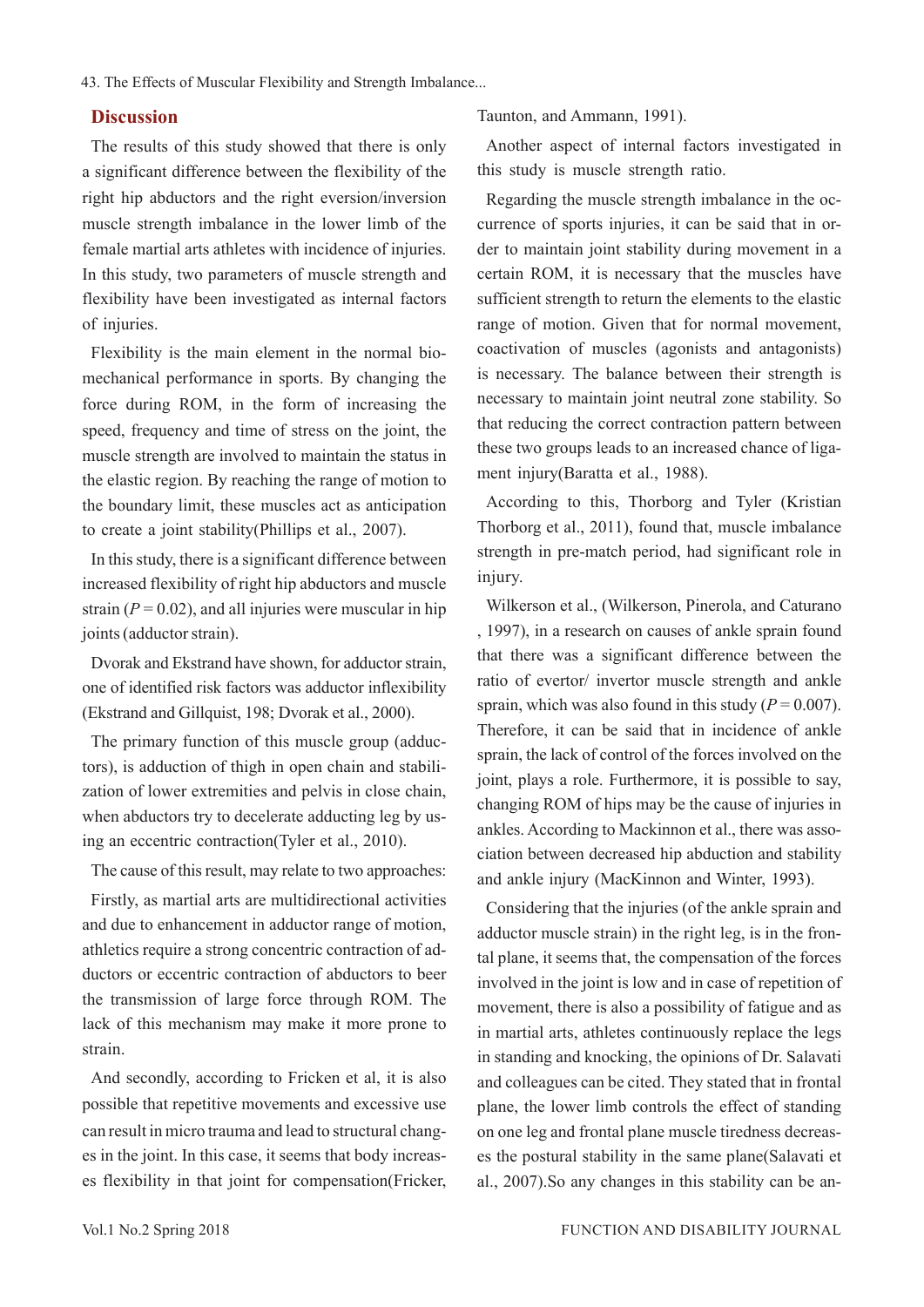Therefore we can mention that, although only two parameters of internal factors causing injuries have been investigated in this study, in hip joints lack of apt contraction and in ankle joints, low frontal plane instability and muscle strength imbalance may have the essential role in incidence of injuries in female martial arts athletes.

of Physiotherapy, School of Rehabilitation Sciences, Iran university of Medical Sciences, Tehran. We appreciate the cooperation of all study participants and other people who helped us with conducting this study. This study supported with IUMS Funding

### **Conflict of interest statement**

The authors declared no conflict of interests.

# **Acknowledgements**

The present paper is extracted from the M.Sc. thesis of the first author, Sara Heidarian : Department

# **References**

Alfuth, M., & Hahm, M. M. (2016). Reliability, comparability, and validity of foot inversion and eversion strength measurements using a hand-held dynamometer. International journal of sports physical therapy, 11(1), 72.

Bahr, R., & Holme, I. (2003). Risk factors for sports injuries—a methodological approach. British journal of sports medicine, 37(5), 384-392.

Baratta, R., Solomonow, M., Zhou, B. H., Letson, D., Chuinard, R., & D'ambrosia, R. (1988). Muscular coactivation: the role of the antagonist musculature in maintaining knee stability. The American journal of sports medicine, 16(2), 113-122.

Bohannon, R. W. (1986). Test-retest reliability of handheld dynamometry during a single session of strength assessment. Physical therapy, 66(2), 206-209.

Dvorak, J., Junge, A., Chomiak, J., Graf-Baumann, T., Peterson, L., Rosch, D., & Hodgson, R. (2000). Risk factor analysis for injuries in football players. The American Journal of Sports Medicine, 28(5 suppl), 69-74.

Ekstrand, J., & Gillquist, J. (1983). Soccer injuries and their mechanisms: a prospective study. Medicine and science in sports and exercise, 15(3), 267-270.

Fricker, P. A., Taunton, J. E., & Ammann, W. (1991). Osteitis pubis in athletes. Sports medicine, 12(4), 266- 279.

Kendall, F. P., McCreary, E. K., Provance, P. G., Rodgers, M. M., & Romani, W. A. (2005). Muscles: Testing and Function, with Posture and Pain (Kendall, Muscles). Philadelphia: Lippincott Williams & Wilkins.

Luis, A. (2001). Joint Range of Motion and Muscle Length Testing, 2nd Edition. Language Awareness 10 (1), 57–71.

MacKinnon, C. D., & Winter, D. A. (1993). Control of whole body balance in the frontal plane during human walking. Journal of biomechanics, 26(6), 633-644.

Nicol, A. C. (1989). Measurement of joint motion. Clinical Rehabilitation, 3(1), 1-9.

Phillips, A. T. M., Pankaj, P., Howie, C. R., Usmani, A. S., & Simpson, A. H. R. W. (2007). Finite element modelling of the pelvis: inclusion of muscular and ligamentous boundary conditions. Medical engineering & physics, 29(7), 739-748.

Salavati, M., Moghadam, M., Ebrahimi, I., & Arab, A. M. (2007). Changes in postural stability with fatigue of lower extremity frontal and sagittal plane movers. Gait & posture, 26(2), 214-218.

Thacker, S. B., Branche, C., Gilchrist, J., Jones, B. H., Sleet, D. A., & Kimsey, C. D. (2000). Exercise-related injuries among women: strategies for prevention from civilian and military studies. Morbidity and Mortality Weekly Report: Recommendations and Reports, 13-33.

Thorborg, K., Petersen, J., Magnusson, S. P., & Hölmich, P. (2010). Clinical assessment of hip strength using a hand‐held dynamometer is reliable. Scandinavian journal of medicine & science in sports, 20(3), 493-501.

Thorborg, K., Serner, A., Petersen, J., Madsen, T. M., Magnusson, P., & Hölmich, P. (2011). Hip adduction and abduction strength profiles in elite soccer players: im-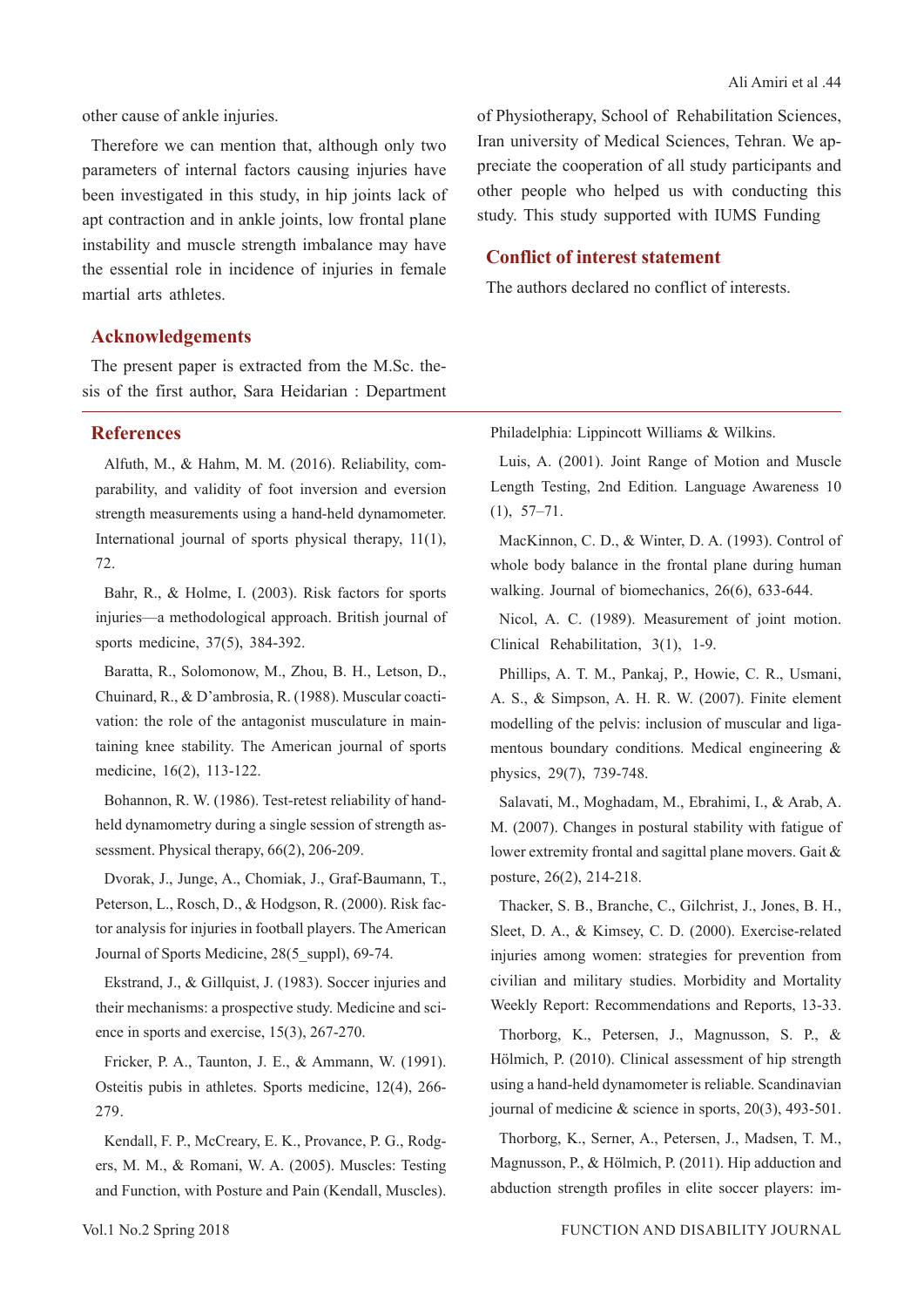plications for clinical evaluation of hip adductor muscle recovery after injury. The American journal of sports medicine, 39(1), 121-126.

Tyler, T. F., Nicholas, S. J., Campbell, R. J., & McHugh, M. P. (2001). The association of hip strength and flexibility with the incidence of adductor muscle strains in professional ice hockey players. The American journal of sports medicine, 29(2), 124-128.

Tyler, T. F., Silvers, H. J., Gerhardt, M. B., & Nicholas, S. J. (2010). Groin injuries in sports medicine. Sports health, 2(3), 231-236.

Wilkerson, G. B., Pinerola, J. J., & Caturano, R. W. (1997). Invertor vs. evertor peak torque and power deficiencies associated with lateral ankle ligament injury. Journal of Orthopaedic & Sports Physical Therapy, 26(2), 78-86. .